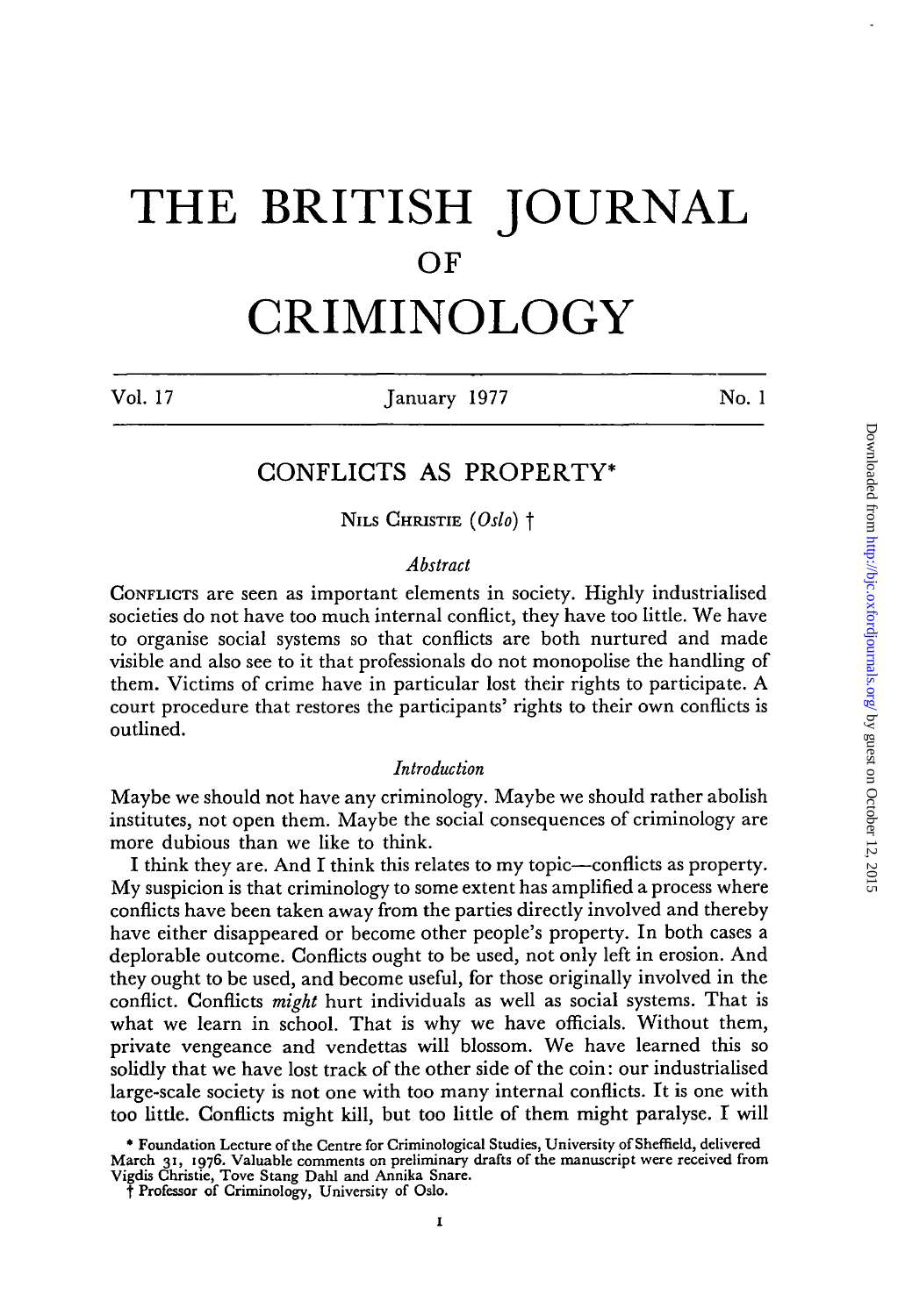use this occasion to give a sketch of this situation. It cannot be more than a sketch. This paper represents the beginning of the development of some ideas, not the polished end-product.

## *On Happenings and Non-Happenings*

Let us take our point of departure far away. Let us move to Tanzania. Let us approach our problem from the sunny hillside of the Arusha province. Here, inside a relatively large house in a very small village, a sort of happening took place. The house was overcrowded. Most grown-ups from the village and several from adjoining ones were there. It was a happy happening, fast talking, jokes, smiles, eager attention, not a sentence was to be lost. It was circus, it was drama. It was a court case.

The conflict this time was between a man and a woman. They had been engaged. He had invested a lot in the relationship through a long period, until she broke it off. Now he wanted it back. Gold and silver and money were easily decided on, but what about utilities already worn, and what about general expenses ?

The outcome is of no interest in our context. But the framework for conflict solution is. Five elements ought to be particularly mentioned:

1. The parties, the former lovers, were in *the centre* of the room and in the centre of everyone's attention. They talked often and were eagerly listened to.

2. Close to them were relatives and friends who also took part. But they did not *take over.*

3. There was also participation from the general audience with short questions, information, or jokes.

4. The judges, three local party secretaries, were extremely inactive. They were obviously ignorant with regard to village matters. All the other people in the room were experts. They were experts on norms as well as actions. And they crystallised norms and clarified what had happened through participation in the procedure.

5. No reporters attended. They were all there.

My personal knowledge when it comes to British courts is limited indeed. I have some vague memories of juvenile courts where I counted some 15 or 20 persons present, mostly social workers using the room for preparatory work or small conferences A child or a young person must have attended, but except for the judge, or maybe it was the clerk, nobody seemed to pay any particular attention. The child or young person was most probably utterly confused as to who was who and for what, a fact confirmed in a small study by Peter Scott (1959). In the United States of America, Martha Baum (1968) has made similar observations. Recently, Bottoms and McClean (1976) have added another important observation: "There is one truth which is seldom revealed in the literature of the law or in studies of the administration of criminal justice. It is a truth which was made evident to all those involved in this research project as they sat through the cases which made up our sample. The truth is that, for the most part, the business of the criminal courts is dull, commonplace, ordinary and after a while downright tedious ".

But let me keep quiet about your system, and instead concentrate on my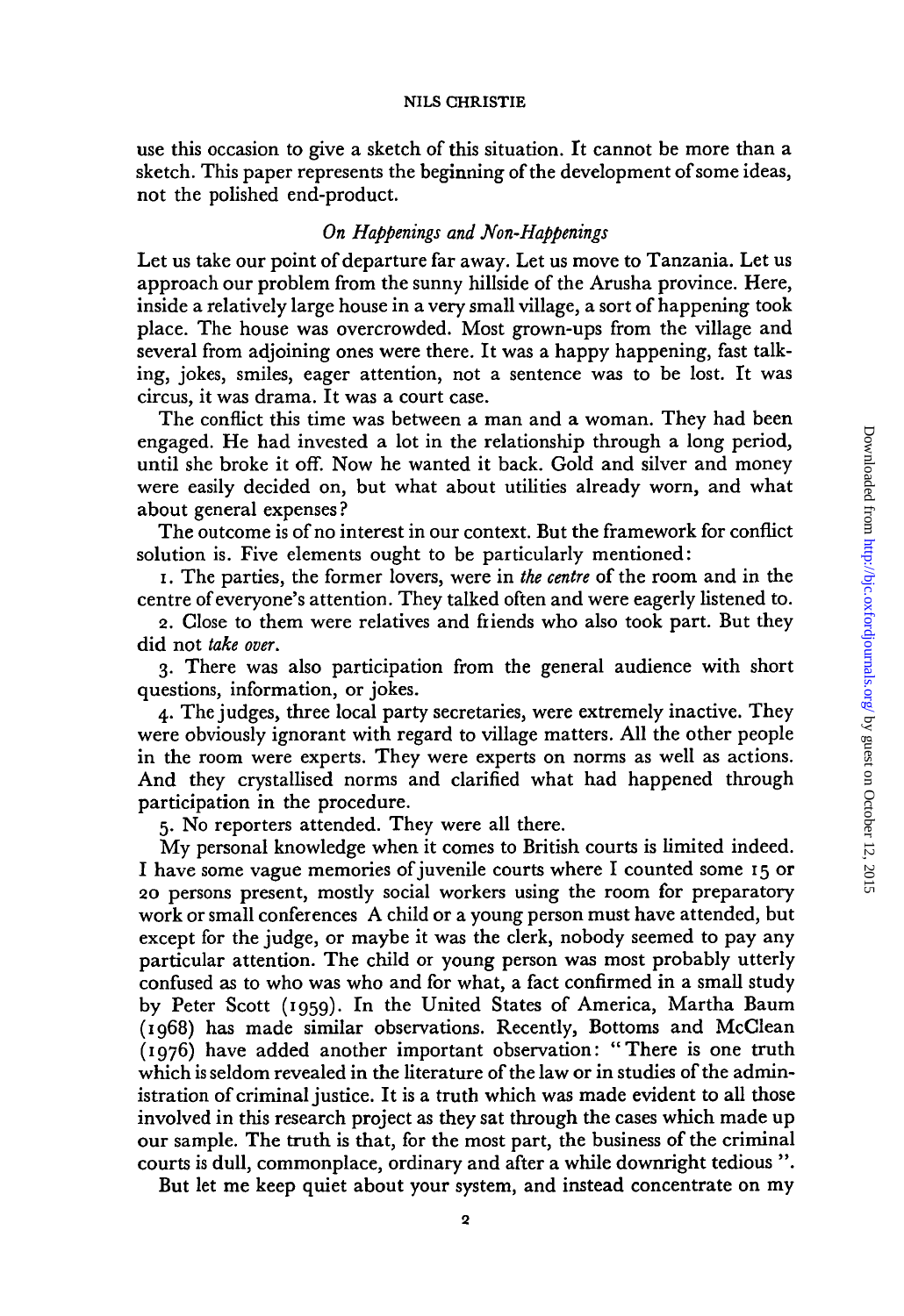own. And let me assure you: what goes on is no happening. It is all a negation of the Tanzanian case. What is striking in nearly all the Scandinavian cases is the greyness, the dullness, and the lack of any important audience. Courts are not central elements in the daily life of our citizens, but peripheral in four major ways:—

1. They are situated in the administrative centres of the towns, outside the territories of ordinary people.

2. Within these centres they are often centralised within one or two large buildings of considerable complexity. Lawyers often complain that they need months to find their way within these buildings It does not demand much fantasy to imagine the situation of parties or public when they are trapped within these structures. A comparative study of court architecture might become equally relevant for the sociology of law as Oscar Newman's (1972) study of defensible space is for criminology. But even without any study, I feel it safe to say that both physical situation and architectural design are strong indicators that courts in Scandinavia belong to the administrators of law.

3. This impression is strengthened when you enter the courtroom itself if you are lucky enough to find your way to it. Here again, the periphery of the parties is the striking observation. The parties are represented, and it is these representatives and the judge or judges who express the little activity that is activated within these rooms. Honoré Daumier's famous drawings from the courts are as representative for Scandinavia as they are for France.

There are variations. In the small cities, or in the countryside, the courts are more easily reached than in the larger towns. And at the very lowest end of the court system—the so-called arbitration boards—the parties are sometimes less heavily represented through experts in law. But the symbol of the whole system is the Supreme Court where the directly involved parties do not even attend their own court cases.

4. I have not yet made any distinction between civil and criminal conflicts. But it was not by chance that the Tanzania case was a civil one. Full participation in your own conflict presupposes elements of civil law. The key element in a criminal proceeding is that the proceeding is converted from something between the concrete parties into a conflict between one of the parties and the state. So, in a modern criminal trial, two important things have happened. First, the parties are being *represented.* Secondly, the one party that is represented by the state, namely the victim, is so thoroughly represented that she or he for most of the proceedings is pushed completely out of the arena, reduced to the triggerer-off of the whole thing. She or he is a sort of double loser; first, *vis-a-vis* the offender, but secondly and often in a more crippling manner by being denied rights to full participation in what might have been one of the more important ritual encounters in life. The victim has lost the case to the state.

#### *Professional Thieves*

As we all know, there are many honourable as well as dishonourable reasons behind this development. The honourable ones have to do with the state's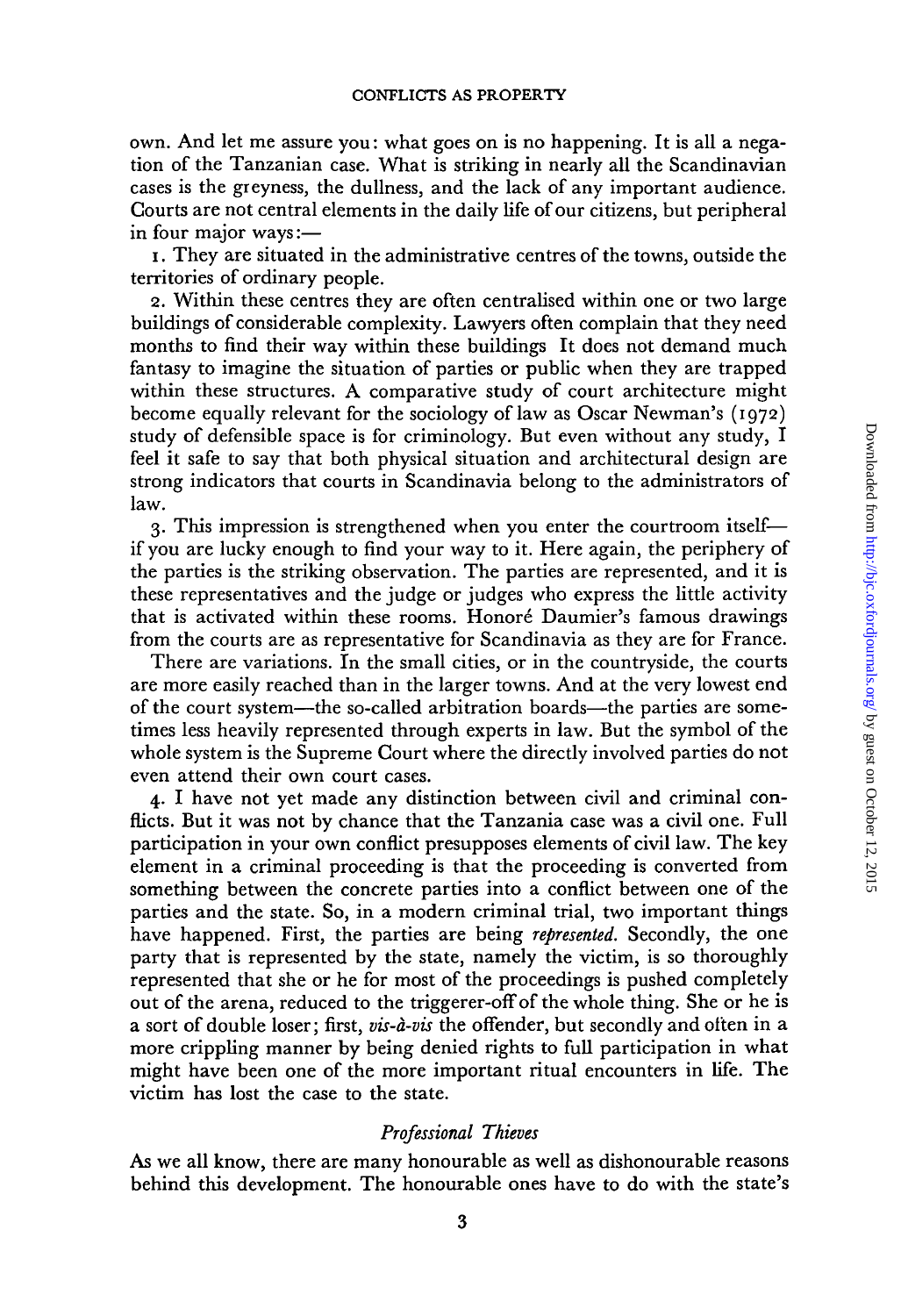need for conflict reduction and certainly also its wishes for the protection of the victim. It is rather obvious. So is also the less honourable temptation for the state, or Emperor, or whoever is in power, to use the criminal case for personal gain. Offenders might pay for their sins. Authorities have in time past shown considerable willingness, in representing the victim, to act as receivers of the money or other property from the offender. Those days are gone; the crime control system is not run for profit. And yet they are not gone. There are, in all banality, many interests at stake here, most of them related to professionalisation.

Lawyers are particularly good at stealing conflicts. They are trained for it. They are trained to prevent and solve conflicts. They are socialised into a sub-culture with a surprisingly high agreement concerning interpretation of norms, and regarding what sort of information can be accepted as relevant in each case. Many among us have, as laymen, experienced the sad moments of truth when our lawyers tell us that our best arguments in our fight against our neighbour are without any legal relevance whatsoever and that we for God's sake ought to keep quiet about them in court. Instead they pick out arguments we might find irrelevant or even wrong to use. My favourite example took place just after the war. One of my country's absolutely top defenders told with pride how he had just rescued a poor client. The client had collaborated with the Germans. The prosecutor claimed that the client had been one of the key people in the organisation of the Nazi movement. He had been one of the master-minds behind it all. The defender, however, saved his client. He saved him by pointing out to the jury how weak, how lacking in ability, how obviously deficient his client was, socially as well as organisationally. His client could simply not have been one of the organisers among the collaborators; he was without talents. And he won his case. His client got a very minor sentence as a very minor figure. The defender ended his story by telling me—with some indignation—that neither the accused, nor his wife, had ever thanked him, they had not even talked to him afterwards.

Conflicts become the property of lawyers. But lawyers don't hide that it is conflicts they handle. And the organisational framework of the courts underlines this point. The opposing parties, the judge, the ban against privileged communication within the court system, the lack of encouragement for specialisation—specialists cannot be internally controlled—it all underlines that this is an organisation for the handling of conflicts. *Treatment personnel* are in another position. They are more interested in *converting the image of the case from one of conflict into one of non-conflict.* The basic model of healers is not one of opposing parties, but one where one party has to be helped in the direction of one generally accepted goal—the preservation or restoration of health. They are not trained into a system where it is important that parties can control each other. There is, in the ideal case, nothing to control, because there is only one goal. Specialisation is encouraged. It increases the amount of available knowledge, and the loss of internal control is of no relevance. A conflict perspective creates unpleasant doubts with regard to the healer's suitability for the job. A non-conflict perspective is a precondition for defining crime as a legitimate target for treatment.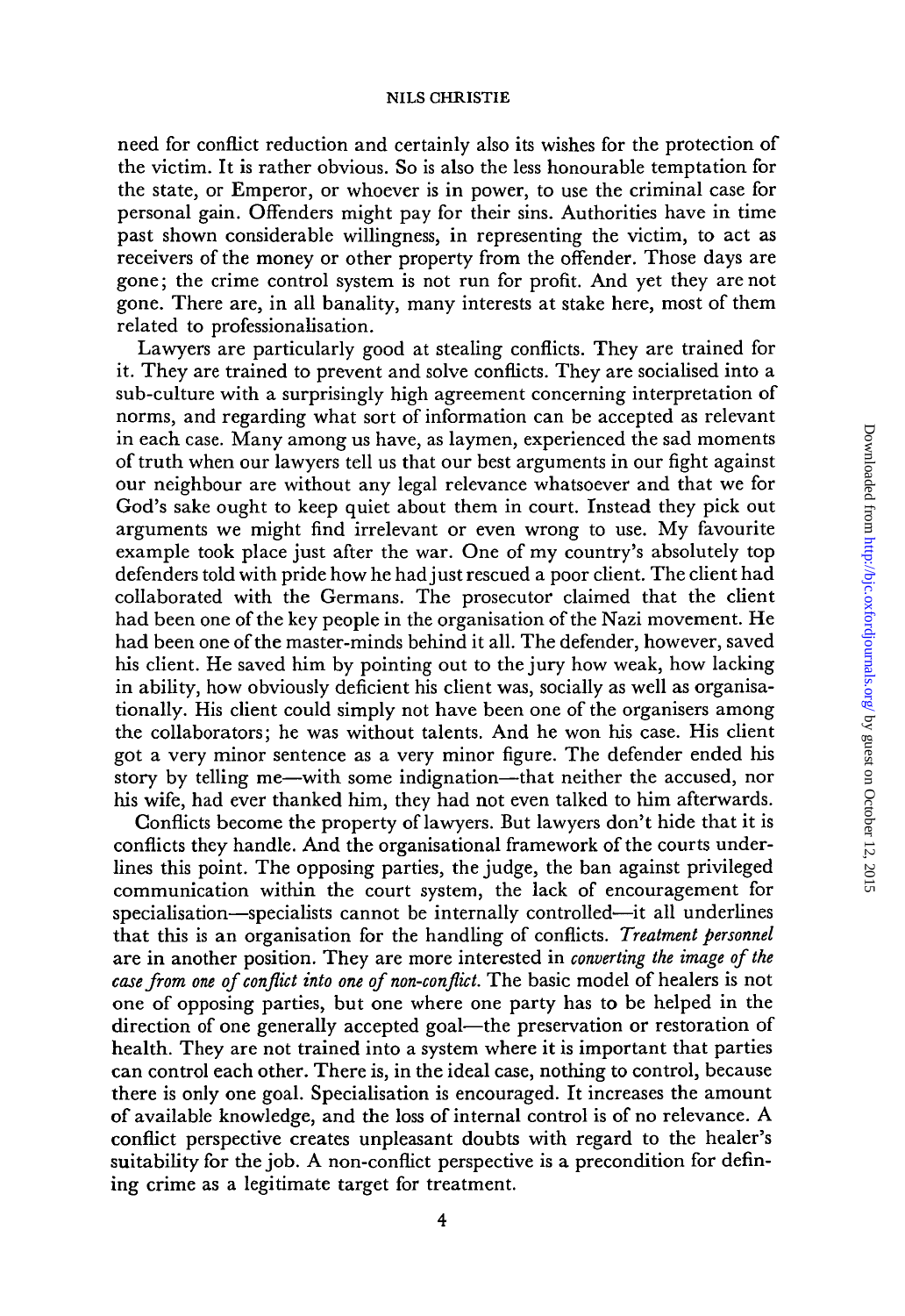One way of reducing attention to the conflict is reduced attention given to the victim. Another is concentrated attention given to those attributes in the criminal's background which the healer is particularly trained to handle. Biological defects are perfect. So also are personality defects when they are established far back in time—far away from the recent conflict. And so are also the whole row of explanatory variables that criminology might offer. We have, in criminology, to a large extent functioned as an auxiliary science for the professionals within the crime control system.We have focused on the offender, made her or him into an object for study, manipulation and control. We have added to all those forces that have reduced the victim to a nonentity and the offender to a thing. And this critique is perhaps not only relevant for the old criminology, but also for the new criminology. While the old one explained crime from personal defects or social handicaps, the new criminology explains crime as the result of broad economic conflicts. The old criminology loses the conflicts, the new one converts them from interpersonal conflicts to class conflicts. And they are. They are class conflicts also. But, by stressing this, the conflicts are again taken away from the directly involved parties. So, as a preliminary statement: Criminal conflicts have either become *other people's property*—primarily the property of lawyers—or it has been in other people's interests to *define conflicts away.*

## *Structural Thieves*

But there is more to it than professional manipulation of conflicts. Changes in the basic social structure have worked in the same way.

What I particularly have in mind are *two types of segmentation* easily observed in highly industrialised societies. First, there is the question of segmentation *in space.* We function each day, as migrants moving between sets of people which do not need to have any link—except through the mover. Often, therefore, we know our work-mates only as work-mates, neighbours only as neighbours, fellow cross-country skiers only as fellow cross-country skiers. We get to know them as *roles,* not as total persons. This situation is accentuated by the extreme degree of division of labour we accept to live with. Only experts can evaluate each other according to individual—personal—competence. Outside the speciality we have to fall back on a general evaluation of the supposed importance of the work. Except between specialists, we cannot evaluate how good anybody is in his work, only how good, in the sense of important, the role is. Through all this, we get limited possibilities for understanding other people's behaviour. Their behaviour will also get limited relevance for us. Role-players are more easily exchanged than persons.

The second type of segmentation has to do with what I would like to call our re-establishment of caste-society. I am not saying class-society, even though there are obvious tendencies also in that direction. In my framework, however, I find the elements of caste even more important. What I have in mind is the segregation based on biological attributes such as sex, colour, physical handicaps or the number of winters that have passed since birth. Age is particularly important. It is an attribute nearly perfectly synchronised to a modern complex industrialised society. It is a continuous variable where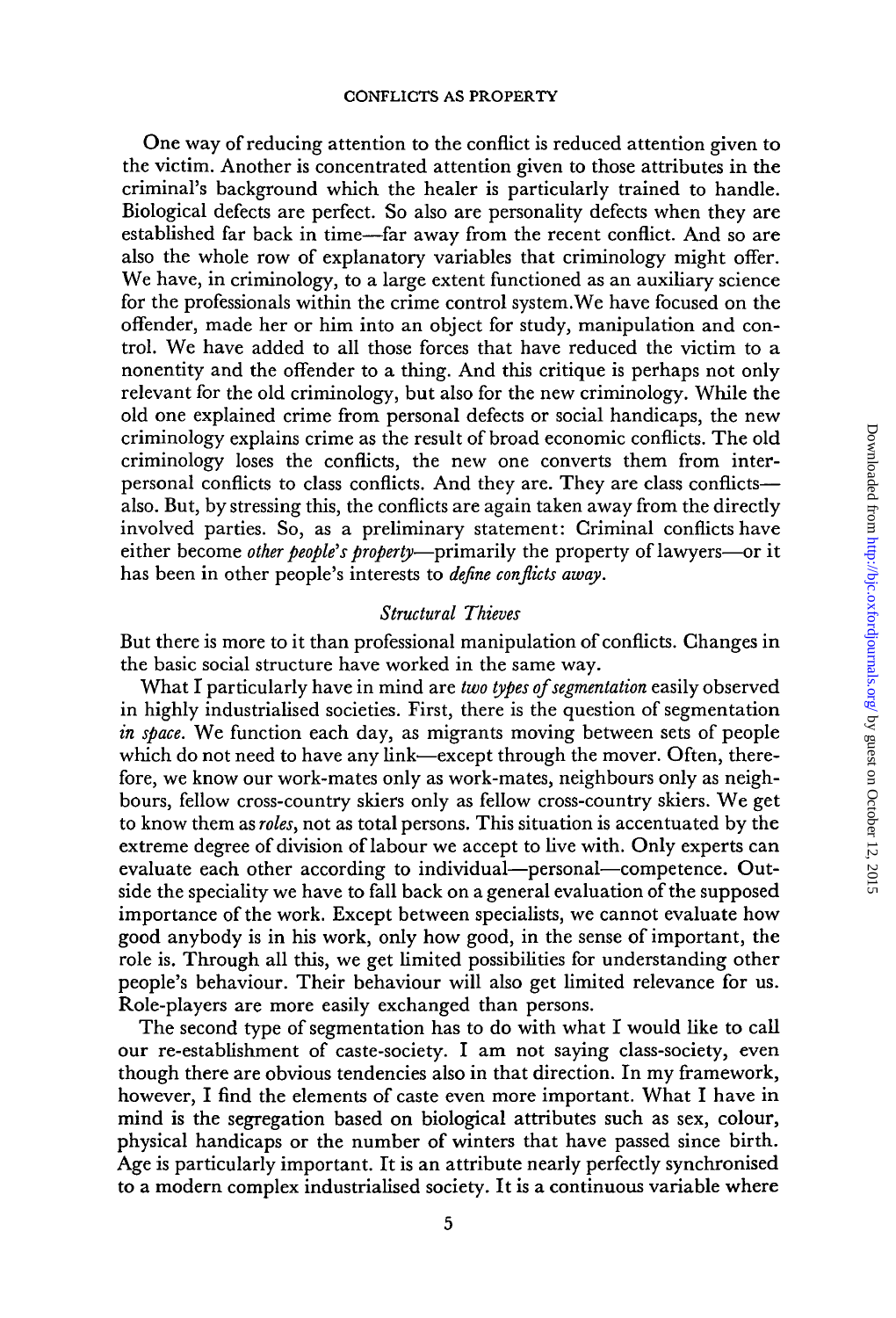we can introduce as many intervals as we might need. We can split the population in two: children and adults. But we also can split it in ten: babies, pre-school children, school-children, teenagers, older youth, adults, prepensioned, pensioned, old people, the senile. And most important: the cutting points can be moved up and down according to social needs. The concept  $\cdot$  teenager" was particularly suitable 10 years ago. It would not have caught on if social realities had not been in accordance with the word. Today the concept is not often used in my country. The condition of youth is not over at 19. Young people have to wait even longer before they are allowed to enter the work force. The caste of those outside the work force has been extended far into the twenties. At the same time departure from the work force—if you ever were admitted, if you were not kept completely out because of race or sex-attributes—is brought forward into the early sixties in a person's life. In my tiny country of four million inhabitants, we have 800,000 persons segregated within the educational system. Increased scarcity of work has immediately led authorities to increase the capacity of educational incarceration. Another 600,000 are pensioners.

Segmentation according to space and according to caste attributes has several consequences. First and foremost it leads into a *depersonalisation* of social life. Individuals are to a smaller extent linked to each other in close social networks where they are confronted with *all* the significant roles of the significant others. This creates a situation with limited amounts of information with regard to each other. We do know less about other people, and get limited possibilities both for understanding and for prediction of their behaviour. If a conflict is created, we are less able to cope with this situation. Not only are professionals there, able and willing to take the conflict away, but we are also more willing to give it away.

Secondly, segmentation leads to destruction of certain conflicts even before they get going. The depersonalisation and mobility within industrial society melt away some essential conditions for living conflicts; those between parties that mean a lot to each other. What I have particularly in mind is crime against other people's honour, libel or defamation of character. All the Scandinavian countries have had a dramatic decrease in this form of crime. In my interpretation, this is not because honour has become more respected, but because there is less honour to respect. The various forms of segmentation mean that human beings are inter-related in ways where they simply mean less to each other. When they are hurt, they are only hurt partially. And if they are troubled, they can easily move away. And after all, who cares? Nobody knows me. In my evaluation, the decrease in the crimes of infamy and libel is one of the most interesting and sad symptoms of dangerous developments within modern industrialised societies. The decrease here is clearly related to social conditions that lead to increase in other forms of crime brought to the attention of the authorities. It is an important goal for crime prevention to re-create social conditions which lead to an increase in the number of crimes against other people's honour.

A third consequence of segmentation according to space and age is that certain conflicts are made completely invisible, and thereby don't get any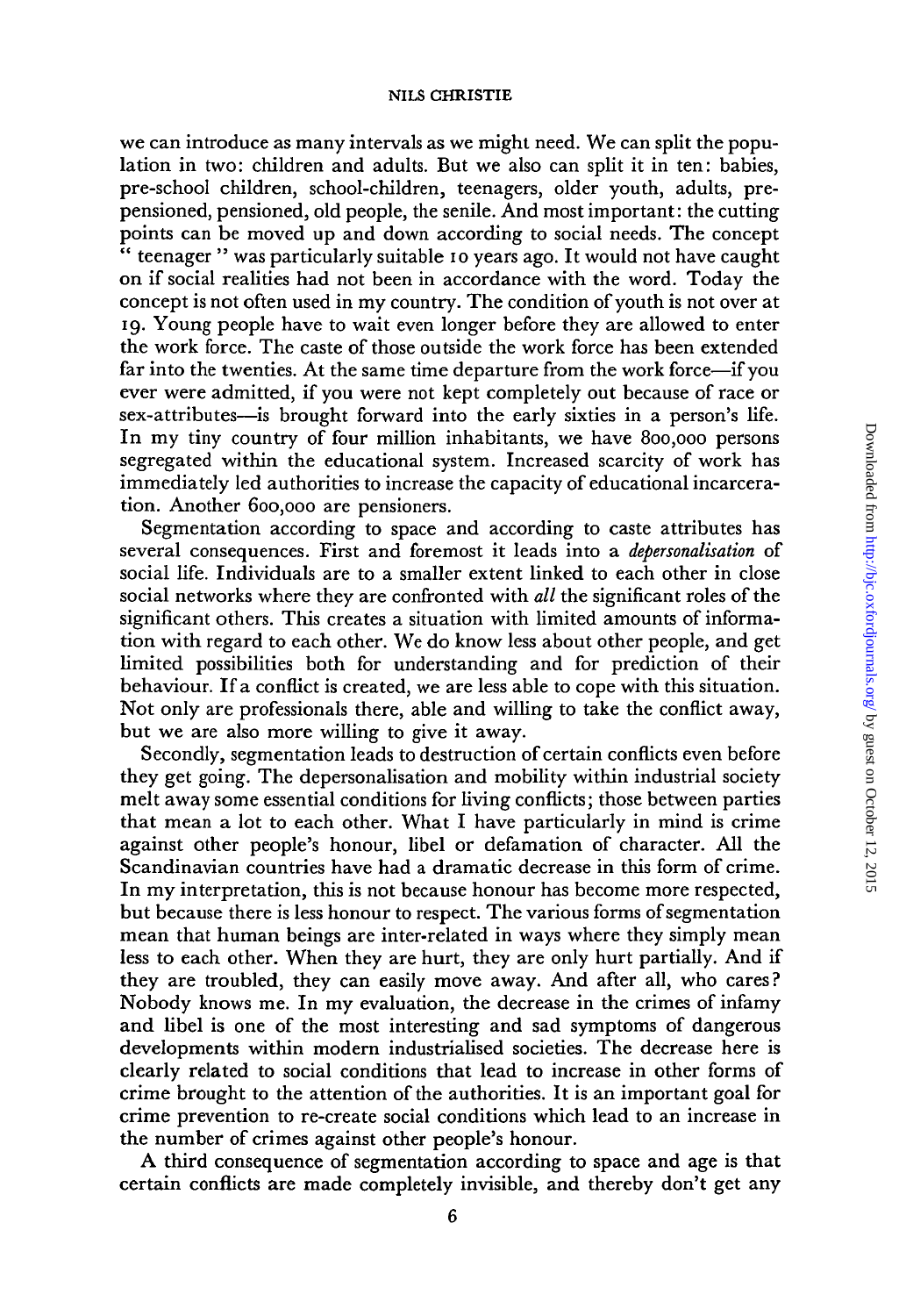decent solution whatsoever. I have here in mind conflicts at the two extremes of a continuum. On the one extreme we have the over-privatised ones, those taking place against individuals captured within one of the segments. Wife beating or child battering represent examples. The more isolated a segment is, the more the weakest among parties is alone, open for abuse. Inghe and Riemer (1943) made the classical study many years ago of a related phenomenon in their book on incest. Their major point was that the social isolation of certain categories of proletarised Swedish farm-workers was the necessary condition for this type of crime. Poverty meant that the parties within the nuclear family became completely dependent on each other. Isolation meant that the weakest parties within the family had no external network where they could appeal for help. The physical strength of the husband got an undue importance. At the other extreme we have crimes done by large economic organisations against individuals too weak and ignorant to be able even to realise they have been victimised. In both cases the goal for crime prevention might be to re-create social conditions which make the conflicts visible and thereafter manageable.

## *Conflicts as Property*

Conflicts are taken away, given away, melt away, or are made invisible. Does it matter, does it really matter?

Most of us would probably agree that we ought to protect the invisible victims just mentioned. Many would also nod approvingly to ideas saying that states, or Governments, or other authorities ought to stop stealing fines, and instead let the poor victim receive this money. I at least would approve such an arragement. But I will not go into that problem area here and now. Material compensation is not what I have in mind with the formulation " conflicts as property ". It is the *conflict itself that* represents the most interesting property taken away, not the goods originally taken away from the victim, or given back to him. In our types of society, conflicts are more scarce than property. And they are immensely more valuable.

They are valuable in several ways. Let me start at the societal level, since here I have already presented the necessary fragments of analysis that might allow us to see what the problem is. Highly industrialised societies face major problems in organising their members in ways such that a decent quota take part in any activity at all. Segmentation according to age and sex can be seen as shrewd methods for segregation. Participation is such a scarcity that insiders create monopolies against outsiders, particularly with regard to work. In this perspective, it will easily be seen that conflicts represent a *potential for activity, for participation.* Modern criminal control systems represent one of the many cases of lost opportunities for involving citizens in tasks that are of immediate importance to them. Ours is a society of task-monopolists.

The victim is a particularly heavy loser in this situation. Not only has he suffered, lost materially or become hurt, physically or otherwise. And not only does the state take the compensation. But above all he has lost participation in his own case. It is the Crown that comes into the spotlight, not the victim. It is the Crown that describes the losses, not the victim. It is the Crown

ö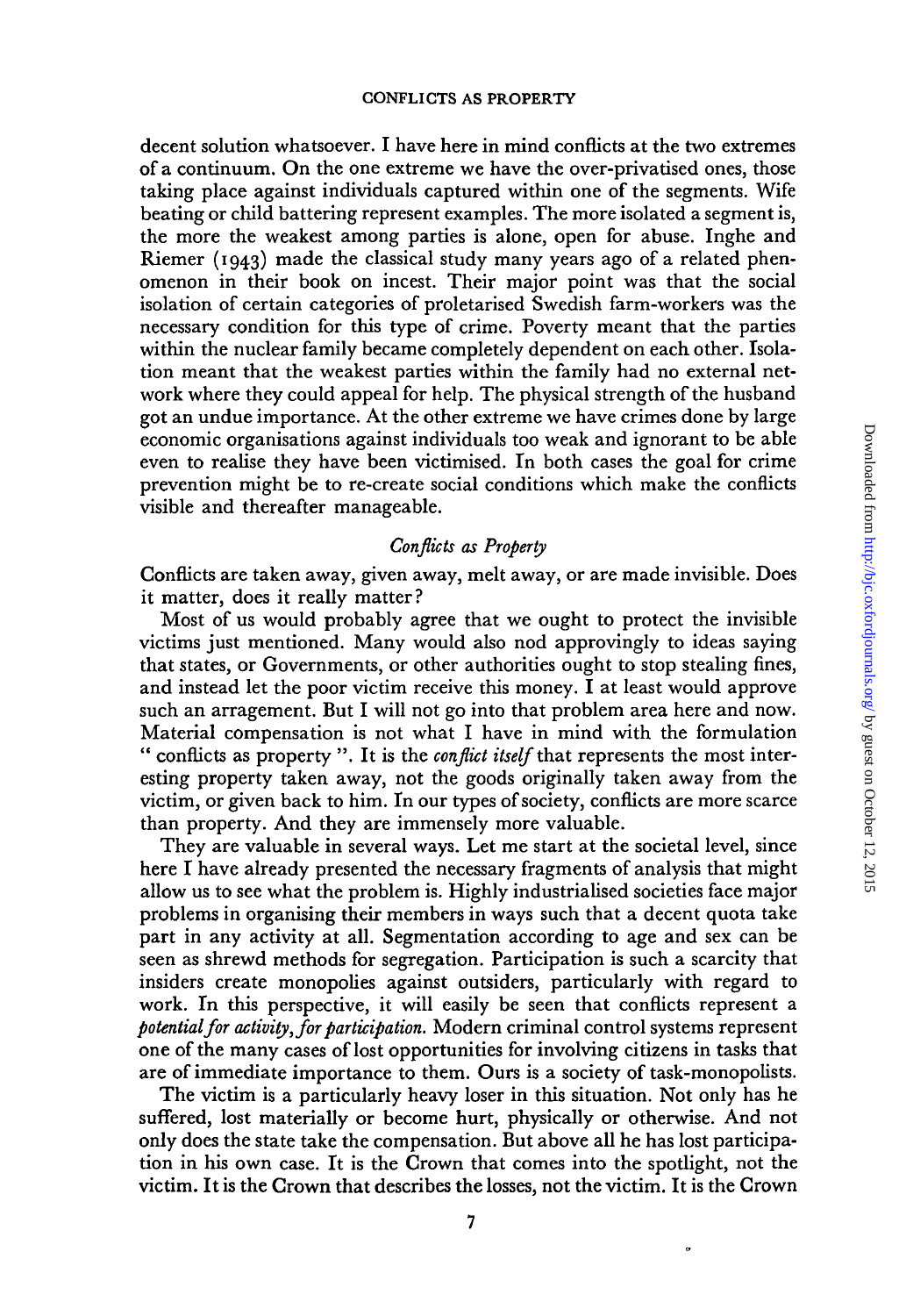that appears in the newspaper, very seldom the victim. It is the Crown that gets a chance to talk to the offender, and neither the Crown nor the offender are particularly interested in carrying on that conversation. The prosecutor is fed-up long since. The victim would not have been. He might have been scared to death, panic-stricken, or furious. But he would not have been uninvolved. It would have been one of the important days in his life. Something that belonged to him has been taken away from that victim.<sup>1</sup>

But the big loser is us—to the extent that society is us. This loss is first and foremost a loss in *opportunities for norm-clarification.* It is a loss of pedagogical possibilities. It is a loss of opportunities for a continuous discussion of what represents the law of the land. How wrong was the thief, how right was the victim ? Lawyers are, as we saw, trained into agreement on what is relevant in a case. But that means a trained incapacity in letting the parties decide what *they* think is relevant. It means that it is difficult to stage what we might call a political debate in the court. When the victim is small and the offender big—in size or power—how blameworthy then is the crime ? And what about the opposite case, the small thief and the big house-owner ? If the offender is well educated, ought he then to suffer more, or maybe less, for his sins? Or if he is black, or if he is young, or if the other party is an insurance company, or if his wife has just left him, or if his factory will break down if he has to go to jail, or if his daughter will lose her fiancé, or if he was drunk, or if he was sad, or if he was mad ? There is no end to it. And maybe there ought to be none. Maybe Barotse law as described by Max Gluckman (1967) is a better instrument for norm-clarification, allowing the conflicting parties to bring in the whole chain of old complaints and arguments each time. Maybe decisions on relevance and on the weight of what is found relevant ought to be taken away from legal scholars, the chief ideologists of crime control systems, and brought back for free decisions in the court-rooms.

A further general loss—both for the victim and for society in general has to do with anxiety-level and misconceptions. It is again the possibilities for personalised encounters I have in mind. The victim is so totally out of the case that he has no chance, ever, to come to know the offender. We leave him outside, angry, maybe humiliated through a cross-examination in court, without any human contact with the offender. He has no alternative. He will need all the classical stereotypes around " the criminal " to get a grasp on the whole thing. He has a need for understanding, but is instead a non-person in a Kafka play. Of course, he will go away more frightened than ever, more in need than ever of an explanation of criminals as non-human.

The offender represents a more complicated case. Not much introspection is needed to see that direct victim-participation might be experienced as painful indeed. Most of us would shy away from a confrontation of this character. That is the first reaction. But the second one is slightly more positive. Human beings have reasons for their actions. If the situation is staged so that reasons can be given (reasons as the parties see them, not only the selection lawyers have decided to classify as relevant), in such a case maybe the situation would not be all that humiliating. And, particularly, if the situa-

<sup>&</sup>lt;sup>1</sup> For a preliminary report on victim dissatisfaction, see Vennard (1976).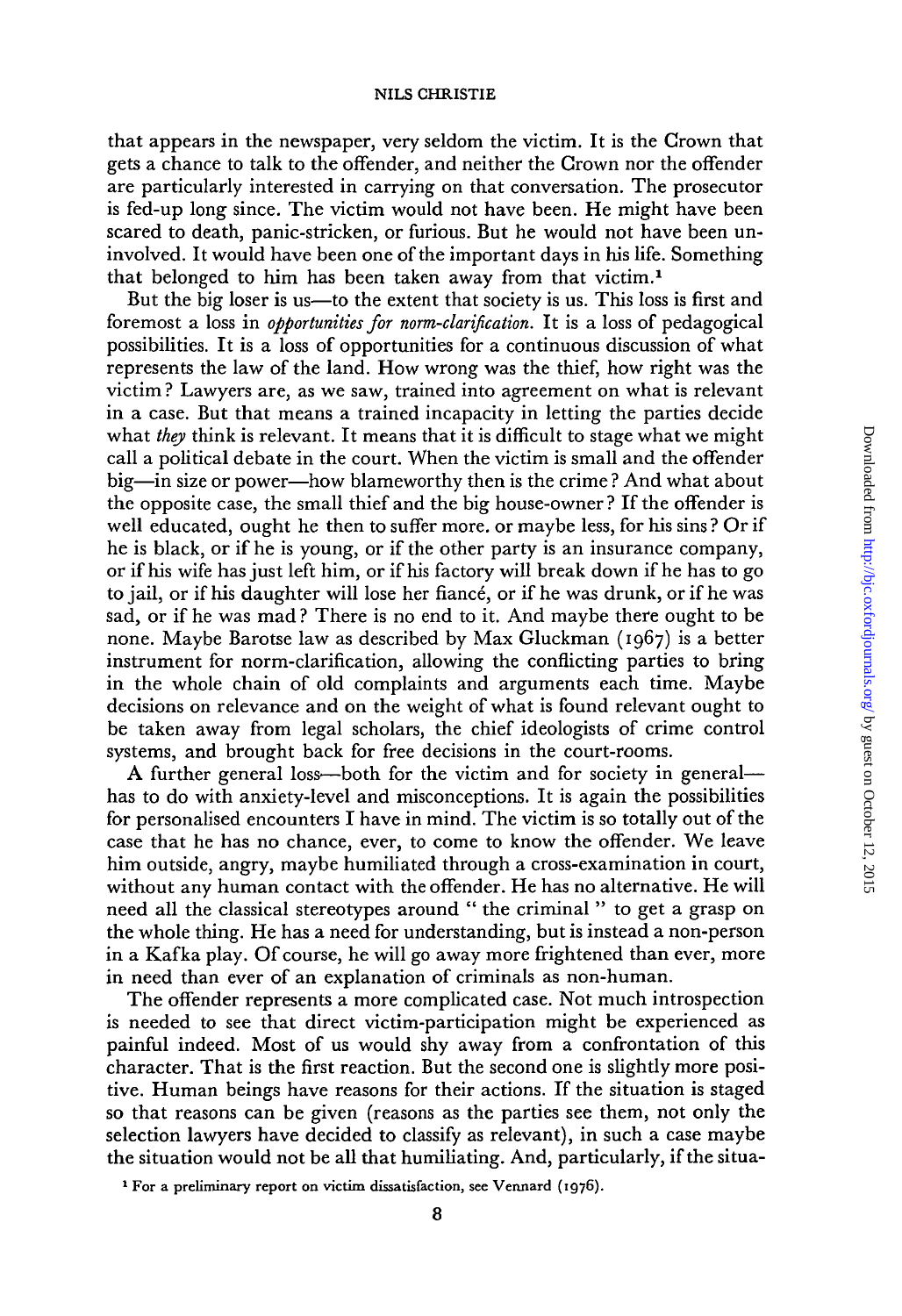tion was staged in such a manner that the central question was not meting out guilt, but a thorough discussion of what could be done to undo the deed, then the situation might change. And this is exactly what ought to happen when the victim is re-introduced in the case. Serious attention will centre on the victim's losses. That leads to a natural attention as to how they can be softened. It leads into a discussion of restitution. The offender gets a possibility to change his position from being a listener to a discussion—often a highly unintelligible one—of how much pain he ought to receive, into a participant in a discussion of how he could make it good again. The offender has lost the opportunity to explain himself to a person whose evaluation of him might have mattered. He has thereby also lost one of the most important possibilities for being forgiven. Compared to the humiliations in an ordinary court'—vividly described by Pat Garlen (1976) in a recent issue of the *British Journal of Criminology-*—this is not obviously any bad deal for the criminal.

But let me add that I think we should do it quite independently of his wishes. It is not health-control we are discussing. It is crime control. If criminals are shocked by the initial thought of close confrontation with the victim, preferably a confrontation in the very local neighbourhood of one of the parties, what then? I know from recent conversations on these matters that most people sentenced are shocked. After all, they prefer distance from the victim, from neighbours, from listeners and maybe also from their own court case through the vocabulary and the behavioural science experts who might happen to be present. They are perfectly willing to give away their property right to the conflict. So the question is more: are *we* willing to let them give it away? Are we willing to give them this easy way out?<sup>3</sup>

Let me be quite explicit on one point: I am not suggesting these ideas out of any particular interest in the treatment or improvement of criminals. I am not basing my reasoning on a belief that a more personalised meeting between offender and victim would lead to reduced recidivism. Maybe it would. I think it would. As it is now, the offender has lost the opportunity for participation in a personal confrontation of a very serious nature. He has lost the opportunity to receive a type of blame that it would be very difficult to neutralise. However, I would have suggested these arrangements even if it was absolutely certain they had no effects on recidivism, maybe even if they had a negative effect. I would have done that because of the other, more general gains. And let me also add'—it is not much to lose. As we all know today, at least nearly all, we have not been able to invent any cure for crime. Except for execution, castration or incarceration for life, no measure has a proven minimum of efficiency compared to any other measure. We might as well react to crime according to what closely involved parties find is just and in accordance with general values in society.

With this last statement, as with most of the others I have made, I raise many more problems than I answer. Statements on criminal politics, particularly from those with the burden of responsibility, are usually filled with

<sup>&</sup>lt;sup>2</sup> I tend to take the same position with regard to a criminal's property right to his own conflict as John Locke on property rights to one's own life—one has no right to give it away *(cf.* C. B. MacPherson (1962) ).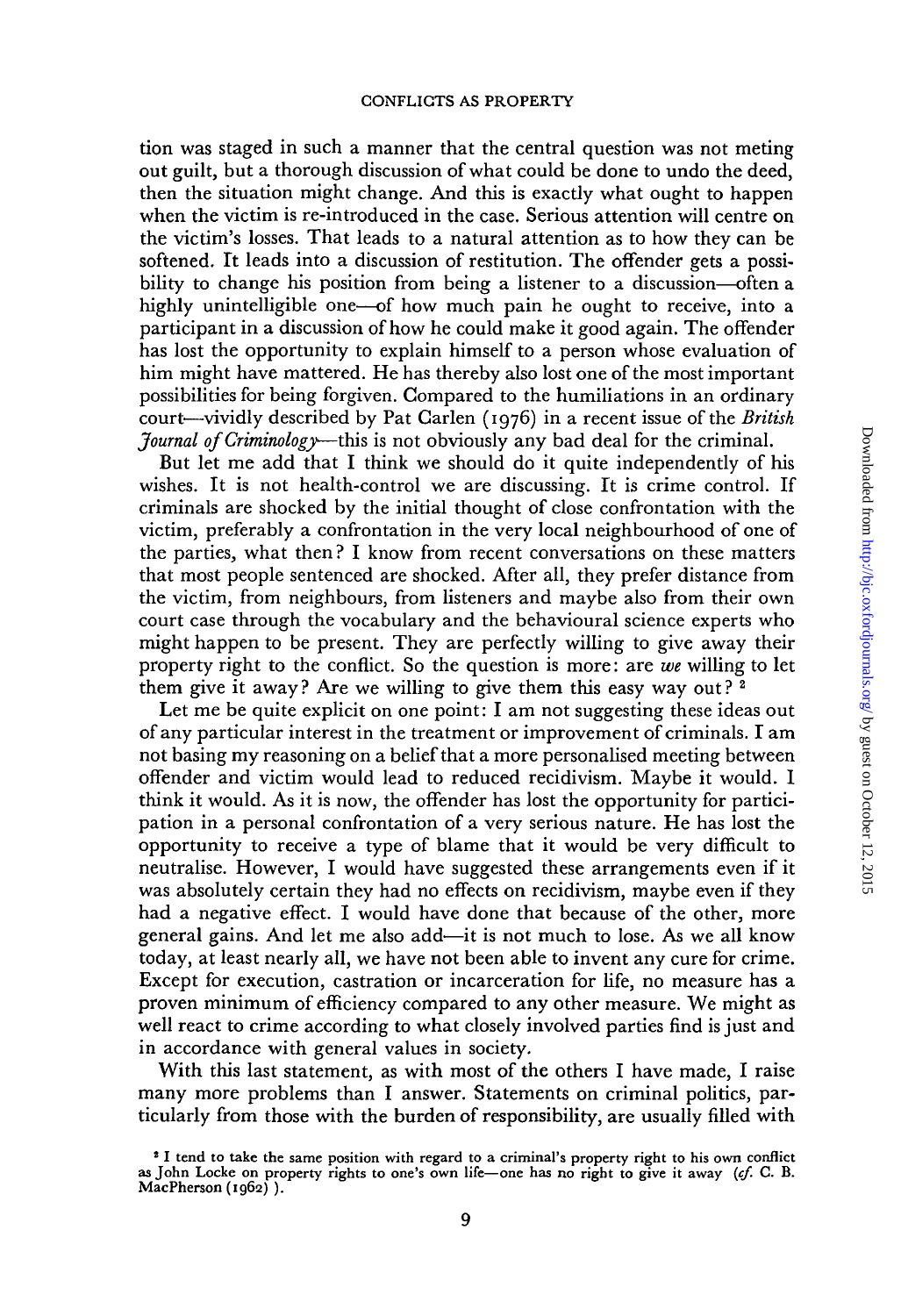#### NILS CHRISTIE

answers. It is questions we need. The gravity of our topic makes us much too pedantic and thereby useless as paradigm-changers.

## *A Victim-Oriented Court*

There is clearly a model of neighbourhood courts behind my reasoning. But it is one with some peculiar features, and it is only these I will discuss in what follows.

First and foremost; it is a *victim-oriented* organisation. Not in its initial stage, though. The first stage will be a traditional one where it is established whether it is true that the law has been broken, and whether it was this particular person who broke it.

Then comes the second stage, which in these courts would be of the utmost importance. That would be the stage where the victim's situation was considered, where every detail regarding what had happened—legally relevant or not—was brought to the court's attention. Particularly important here would be detailed consideration regarding what could be done for him, first and foremost by the offender, secondly by the local neighbourhood, thirdly by the state. Could the harm be compensated, the window repaired, the lock replaced, the wall painted, the loss of time because the car was stolen given back through garden work or washing of the car ten Sundays in a row? Or maybe, when this discussion started, the damage was not so important as it looked in documents written to impress insurance companies ? Could physical suffering become slightly less painful by any action from the offender, during days, months or years ? But, in addition, had the community exhausted all resources that might have offered help? Was it absolutely certain that the local hospital could not do anything? What about a helping hand from the janitor twice a day if the offender took over the cleaning of the basement every Saturday? None of these ideas is unknown or untried, particularly not in England. But we need an organisation for the systematic application of them.

Only after this stage was passed, and it ought to take hours, maybe days, to pass it, only then would come the time for an eventual decision on punishment. Punishment, then, becomes that suffering which the judge found necessary to apply *in addition to* those unintended constructive sufferings the offender would go through in his restitutive actions *vis-a-vis* the victim. Maybe nothing could be done or nothing would be done. But neighbourhoods might find it intolerable that nothing happened. Local courts out of tune with local values are not local courts. That is just the trouble with them, seen from the liberal reformer's point of view.

A fourth stage has to be added. That is the stage for service to the offender. His general social and personal situation is by now well-known to the court. The discussion of his possibilities for restoring the victim's situation cannot be carried out without at the same time giving information about the offender's situation. This might have exposed needs for social, educational, medical or religious action—not to prevent further crime, but because needs ought to be met. Courts are public arenas, needs are made visible. But it is important that this stage comes *after* sentencing. Otherwise we get a re-emergence of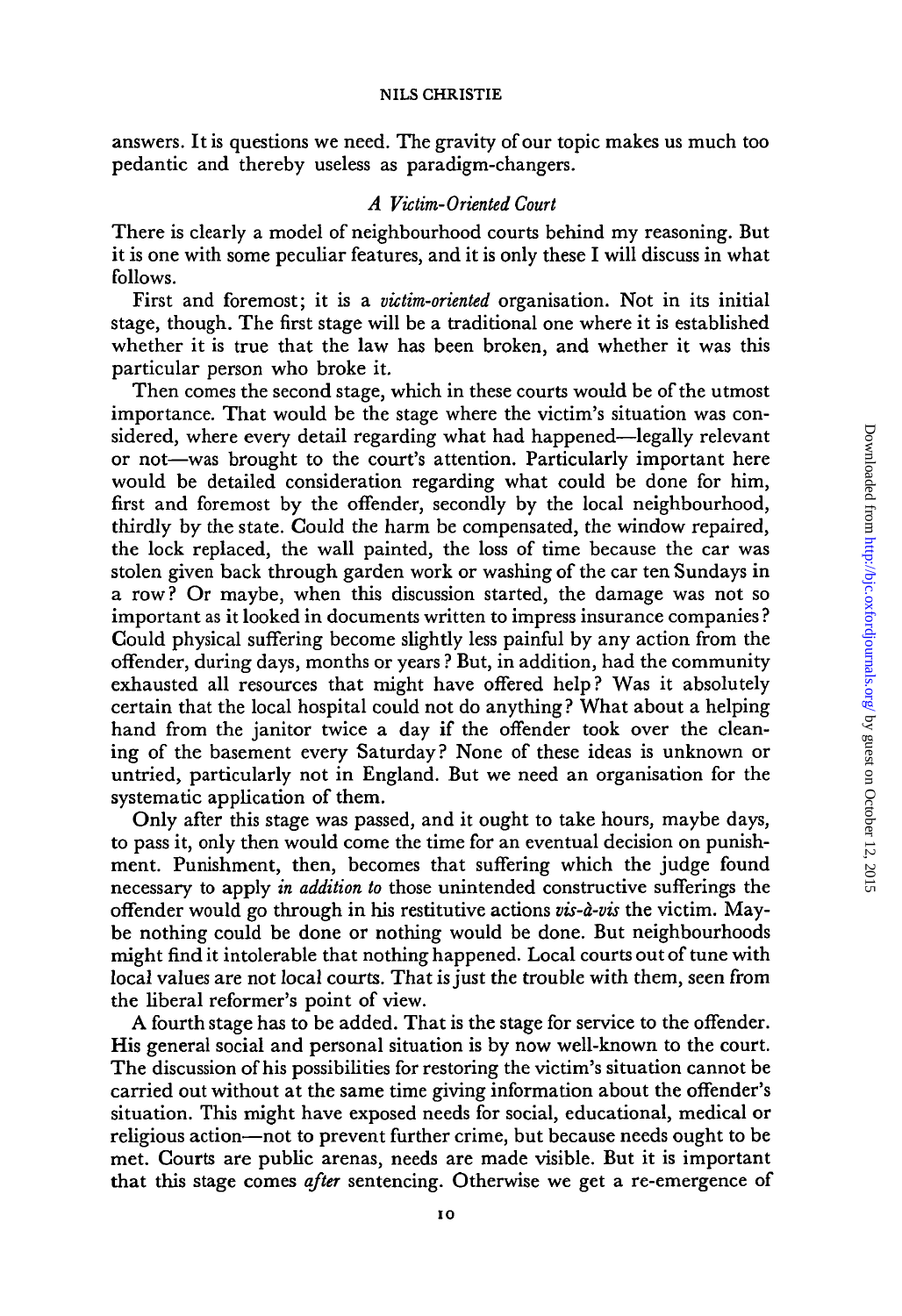the whole array of so-called "special measures "—compulsory treatments very often only euphemisms for indeterminate imprisonment.

Through these four stages, these courts would represent a blend of elements from civil and criminal courts, but with a strong emphasis on the civil side.

#### *A Lay-Oriented Court*

The second major peculiarity with the court model I have in mind is that it will be one with an extreme degree of lay-orientation. This is essential when conflicts are seen as property that ought to be shared. It is with conflicts as with so many good things: they are in no unlimited supply. Conflicts can be cared for, protected, nurtured. But there are limits. If some are given more access in the disposal of conflicts, others are getting less. It is as simple as that.

Specialisation in conflict solution is the major enemy; specialisation that in due—or undue'—time leads to professionalisation. That is when the specialists get sufficient power to claim that they have acquired special gifts, mostly through education, gifts so powerful that it is obvious that they can only be handled by the certified craftsman.

With a clarification of the enemy, we are also able to specify the goal; let us reduce specialisation and particularly our dependence on the professionals within the crime control system to the utmost.

The ideal is clear; it ought to be a court of equals representing themselves. When they are able to find a solution between themselves, no judges are needed. When they are not, the judges ought also to be their equals.

Maybe the judge would be the easiest to replace, if we made a serious attempt to bring our present courts nearer to this model of lay orientation. We have lay judges already, in principle. But that is a far cry from realities. What we have, both in England and in my own country, is a sort of specialised non-specialist. First, they are used *again and again.* Secondly, some are even *trained,* given special courses or sent on excursions to foreign countries to learn about how to behave as a lay judge. Thirdly, most of them do also represent an extremely *biased sample* of the population with regard to sex, age, education, income, class <sup>3</sup> and personal experience as criminals. With real lay judges, I conceive of a system where nobody was given the right to take part in conflict solution more than a few times, and then had to wait until all other community members had had the same experience.

Should lawyers be admitted to court ? We had an old law in Norway that forbids them to enter the rural districts. Maybe they should be admitted in stage one where it is decided if the man is guilty. I am not sure. Experts are as cancer to any lay body. It is exactly as Ivan Illich describes for the educational system in general. Each time you increase the length of compulsory education in a society, each time you also decrease the same population's trust in what they have learned and understood quite by themselves.

Behaviour experts represent the same dilemma. Is there a place for them in this model? Ought there to be any place? In stage i, decisions on facts, certainly not. In stage 3, decisions on eventual punishment, certainly not. It is too obvious to waste words on. We have the painful row of mistakes from

<sup>3</sup> For the most recent documentation, *see* Baldwin (1976).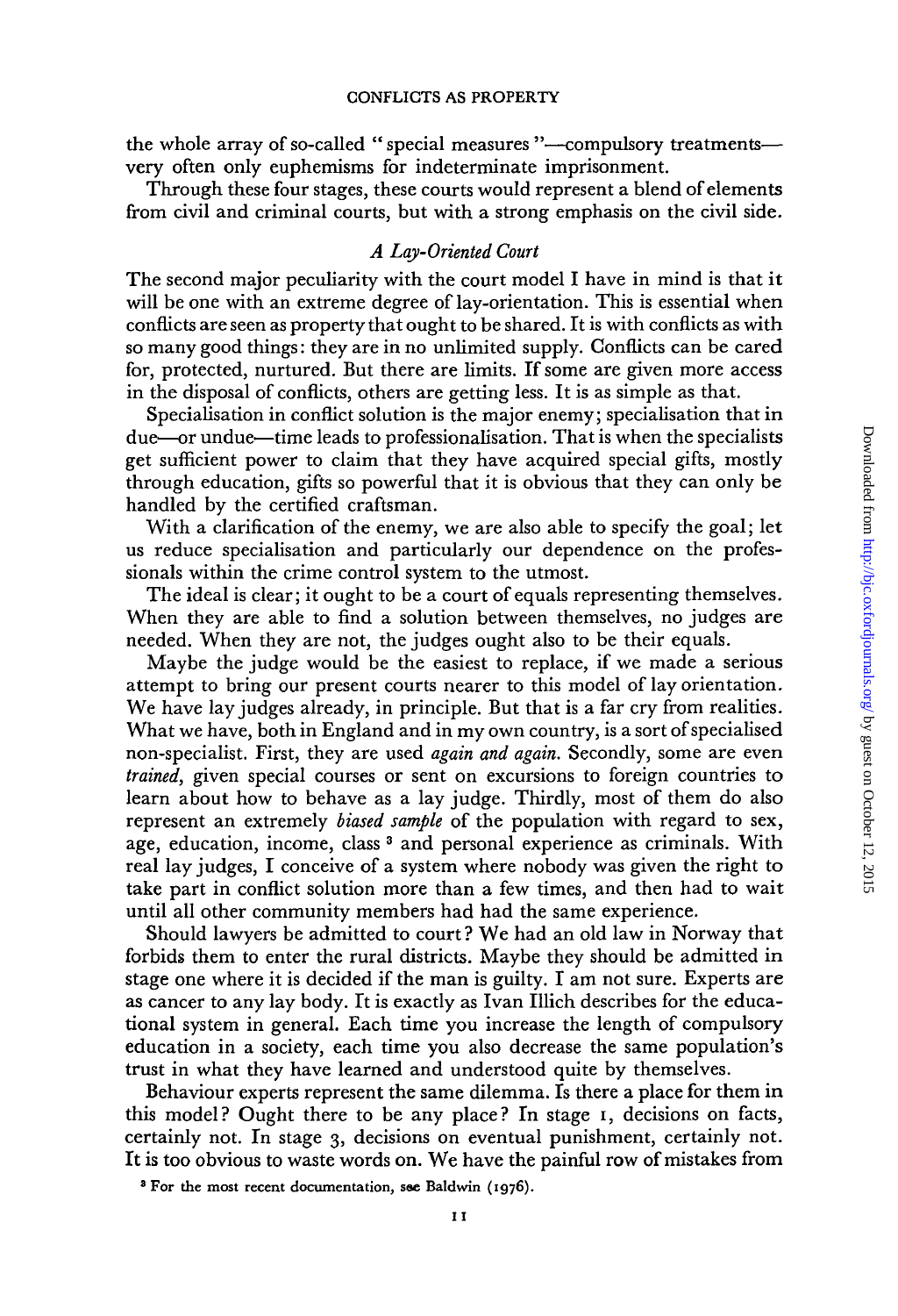Lombroso, through the movement for social defence and up to recent attempts to dispose of supposedly dangerous people through predictions of who they are and when they are not dangerous any more. Let these ideas die, without further comments.

The real problem has to do with the service function of behaviour experts. Social scientists can be perceived as functional answers to a segmented society. Most of us have lost the physical possibility to experience the totality, both on the social system level and on the personality level. Psychologists can be seen as historians for the individual; sociologists have much of the same function for the social system. Social workers are oil in the machinery, a sort of security counsel. Can we function without them, would the victim and the offender be worse off?

Maybe. But it would be immensely difficult to get such a court to function if they were all there. Our theme is social conflict. Who is not at least made slightly uneasy in the handling of her or his own social conflicts if we get to know that there is an expert on this very matter at the same table ? I have no clear answer, only strong feelings behind a vague conclusion: let us have as few behaviour experts as we dare to. And if we have any, let us for God's sake not have any that specialise in crime and conflict resolution. Let us have generalised experts with a solid base outside the crime control system. And a last point with relevance for both behaviour experts and lawyers: if we find them unavoidable in certain cases or at certain stages, let us try to get across to them the problems they create for broad social participation. Let us try to get them to perceive themselves as resource-persons, answering when asked, but not domineering, not in the centre. They might help to stage conflicts, not take them over.

## *Rolling Stones*

There are hundreds of blocks against getting such a system to operate within our western culture. Let me only mention three major ones. They are:

1. There is a lack of neighbourhoods.

2. There are too few victims.

3. There are too many professionals around.

With lack of neighbourhoods I have in mind the very same phenomenon I described as a consequence of industrialised living; segmentation according to space and age. Much of our trouble stems from killed neighbourhoods or killed local communities. How can we then thrust towards neighbourhoods a task that presupposes they are highly alive ? I have no really good arguments, only two weak ones. First, it is not quite that bad. The death is not complete. Secondly, one of the major ideas behind the formulation ' Conflicts as Property' is that it is neighbourhood-property. It is not private. It belongs to the system. It is intended as a vitaliser for neighbourhoods. The more fainting the neighbourhood is, the more we need neighbourhood courts as one of the many functions any social system needs for not dying through lack of challenge.

Equally bad is the lack of victims. Here I have particularly in mind the lack of personal victims. The problem behind this is again the large units in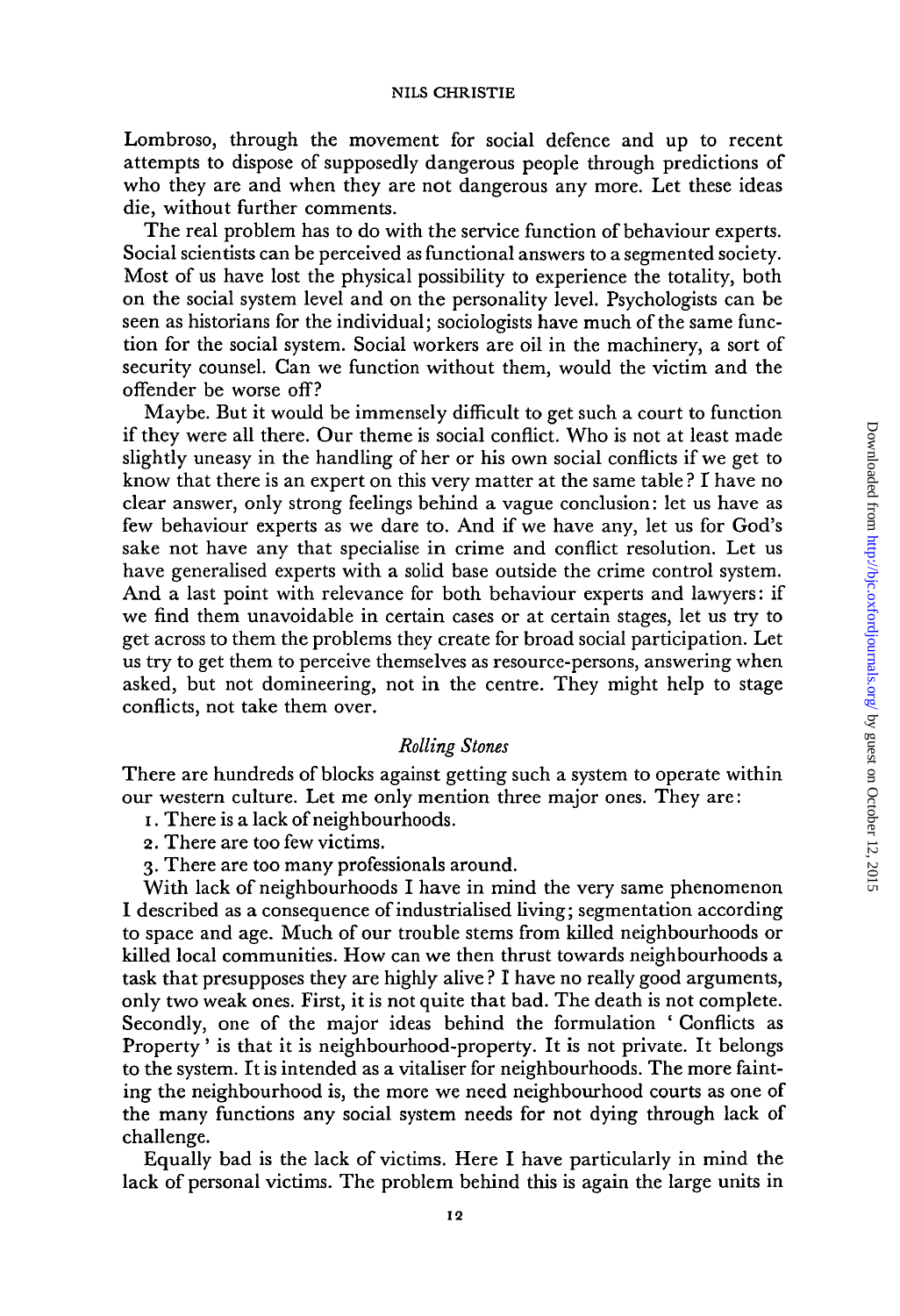industrialised society. Woolworth or British Rail are not good victims. But again I will say: there is not a complete lack of personal victims, and their needs ought to get priority. But we should not forget the large organisations. They, or their boards, would certainly prefer not to have to appear as victims in 5000 neighbourhood courts all over the country. But maybe they ought to be compelled to appear. If the complaint is serious enough to bring the offender into the ranks of the criminal, then the victim ought to appear. A related problem has to do with insurance companies—the industrialised alternative to friendship or kinship. Again we have a case where the crutches deteriorate the condition. Insurance takes the consequences of crime away. We will therefore have to take insurance away. Or rather: we will have to keep the possibilities for compensation through the insurance companies back until in the procedure I have described it has been proved behond all possible doubt that there are no other alternatives left—particularly that the offender has no possibilities whatsoever. Such a solution will create more paper-work, less predictability, more aggression from customers. And the solution will not necessarily be seen as good from the perspective of the policyholder. But it will help to protect conflicts as social fuel.

None of these troubles can, however, compete with the third and last I will comment on: the abundance of professionals. We know it all from our own personal biographies or personal observations. And in addition we get it confirmed from all sorts of social science research: the educational system of any society is not necessarily synchronised with any needs for the product of this system. Once upon a time we thought there was a direct causal relation from the number of highly educated persons in a country to the Gross National Product. Today we suspect the relationship to go the other way, if we are at all willing to use GNP as a meaningful indicator. We also know that most educational systems are extremely class-biased. We know that most academic people have had profitable investments in our education, that we fight for the same for our children, and that we also often have vested interests in making our part of the educational system even bigger. More schools for more lawyers, social workers, sociologists, criminologists. While I am *talking* deprofessionalisation, we are increasing the capacity to be able to fill up the whole world with them.

There is no solid base for optimism. On the other hand insights about the situation, and goal formulation, is a pre-condition for action. Of course, the crime control system is not the domineering one in our type of society. But it has some importance. And occurrences here are unusually well suited as pedagogical illustrations of general trends in society. There is also some room for manoeuvre. And when we hit the limits, or are hit by them, this collision represents in itself a renewed argument for more broadly conceived changes.

Another source for hope: ideas formulated here are not quite so isolated or in dissonance with the mainstream of thinking when we leave our crime control area and enter other institutions. I have already mentioned Ivan Illich with his attempts to get learning away from the teachers and back to active human beings. Compulsory learning, compulsory medication and compulsory consummation of conflict solutions have interesting similarities.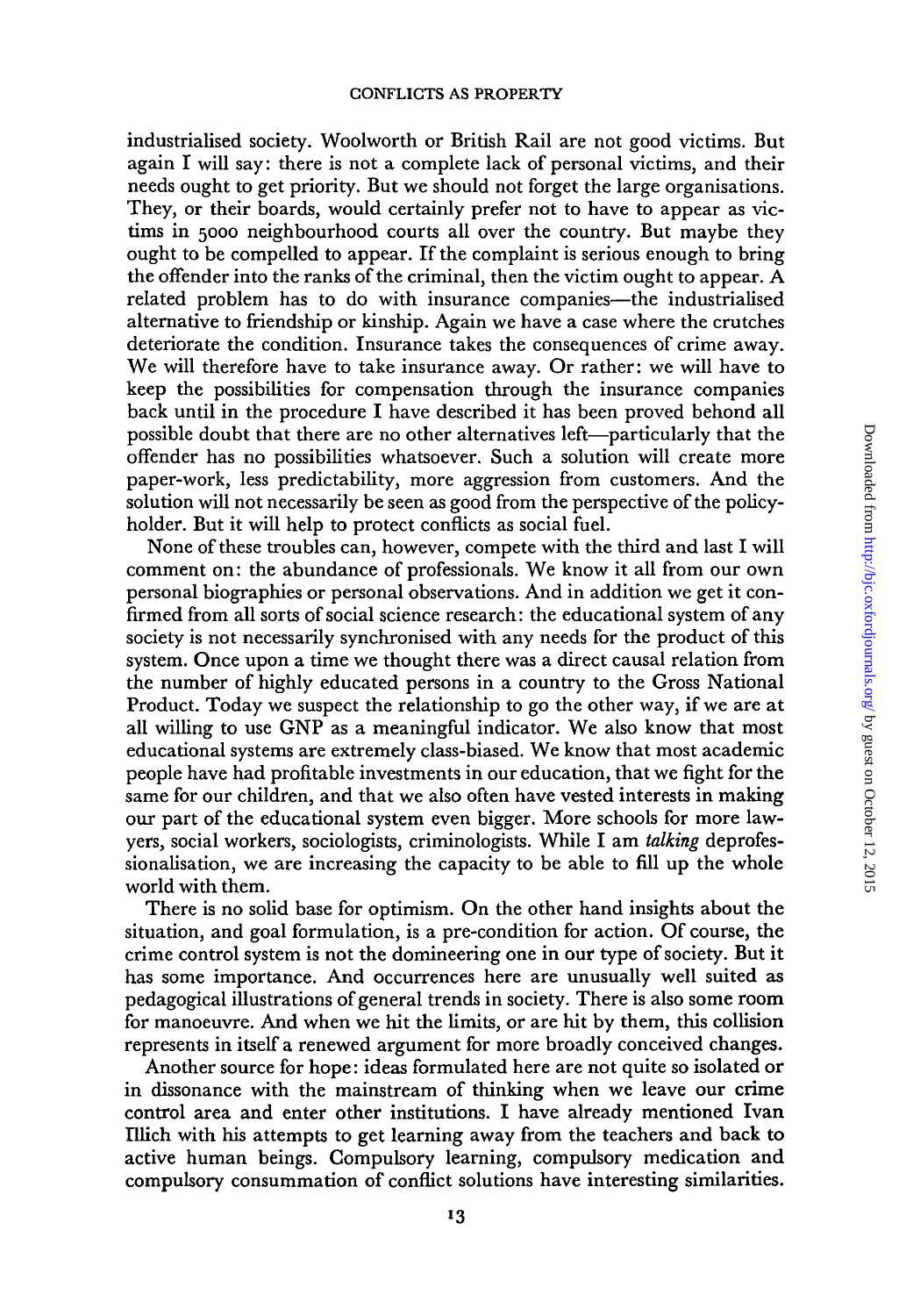#### NILS CHRISTIE

When Ivan Illich and Paulo Freire are listened to, and my impression is that they increasingly are, the crime control system will also become more easily influenced.

Another, but related, major shift in paradigm is about to happen within the whole field of technology. Partly, it is the lessons from the third world that now are more easily seen, partly it is the experience from the ecology debate. The globe is obviously suffering from what we, through our technique, are doing to her. Social systems in the third world are equally obviously suffering. So the suspicion starts. Maybe the first world can't take all this technology either. Maybe some of the old social thinkers were not so dumb after all. Maybe social systems can be perceived as biological ones. And maybe there are certain types of large-scale technology that kill social systems, as they kill globes. Schumacher (1973) with his book *Small is Beautiful* and the related Institute for Intermediate Technology come in here. So do also the numerous attempts, particularly by several outstanding Institutes for Peace Research, to show the dangers in the concept of Gross National Product, and replace it with indicators that take care of dignity, equity and justice. The perspective developed in Johan Galtung's research group on World Indicators might prove extremely useful also within our own field of crime control.

There is also a political phenomenon opening vistas. At least in Scandinavia social democrats and related groupings have considerable power, but are without an explicated ideology regarding the goals for a reconstructed society. This vacuum is being felt by many, and creates a willingness to accept and even expect considerable institutional experimentation.

Then to my very last point: what about the universities in this picture? What about the new Centre in Sheffield ? The answer has probably to be the old one: universities have to re-emphasise the old tasks of understanding and of criticising. But the task of training professionals ought to be looked into with renewed scepticism. Let us re-establish the credibility of encounters between critical human beings: low-paid, highly regarded, but with no extra power—outside the weight of their good ideas. That is as it ought to be.

#### **REFERENCES**

- BALDWIN, J (1976) "The Social Composition of the Magistracy" Brit. J *Criminol.*, 16, 171-174.
- BAUM, M. AND WHEELER, S. (ig68). " Becoming an inmate," Ch. 7, pp. 153-187, in Wheeler, S. (ed.), *Controlling Delinquents.* New York: Wiley.
- BOTTOMS, A. E. AND MCGLEAN, J. D. (1976). *Defendants in the Criminal Process.* London: Routledge and Kegan Paul.
- CARLEN, P. (1976). " The Staging of Magistrates' Justice." *Brit. J. Criminol.,* 16, 48-55-
- GLUCKMAN, M. (1967). *The Judicial Process among the Barotse of Northern Rhodesia* Manchester University Press.
- KINBERG, O., INGHE, G., AND RIEMER, S. (1943). *Incest-Problemet i Sverige.* Sth.